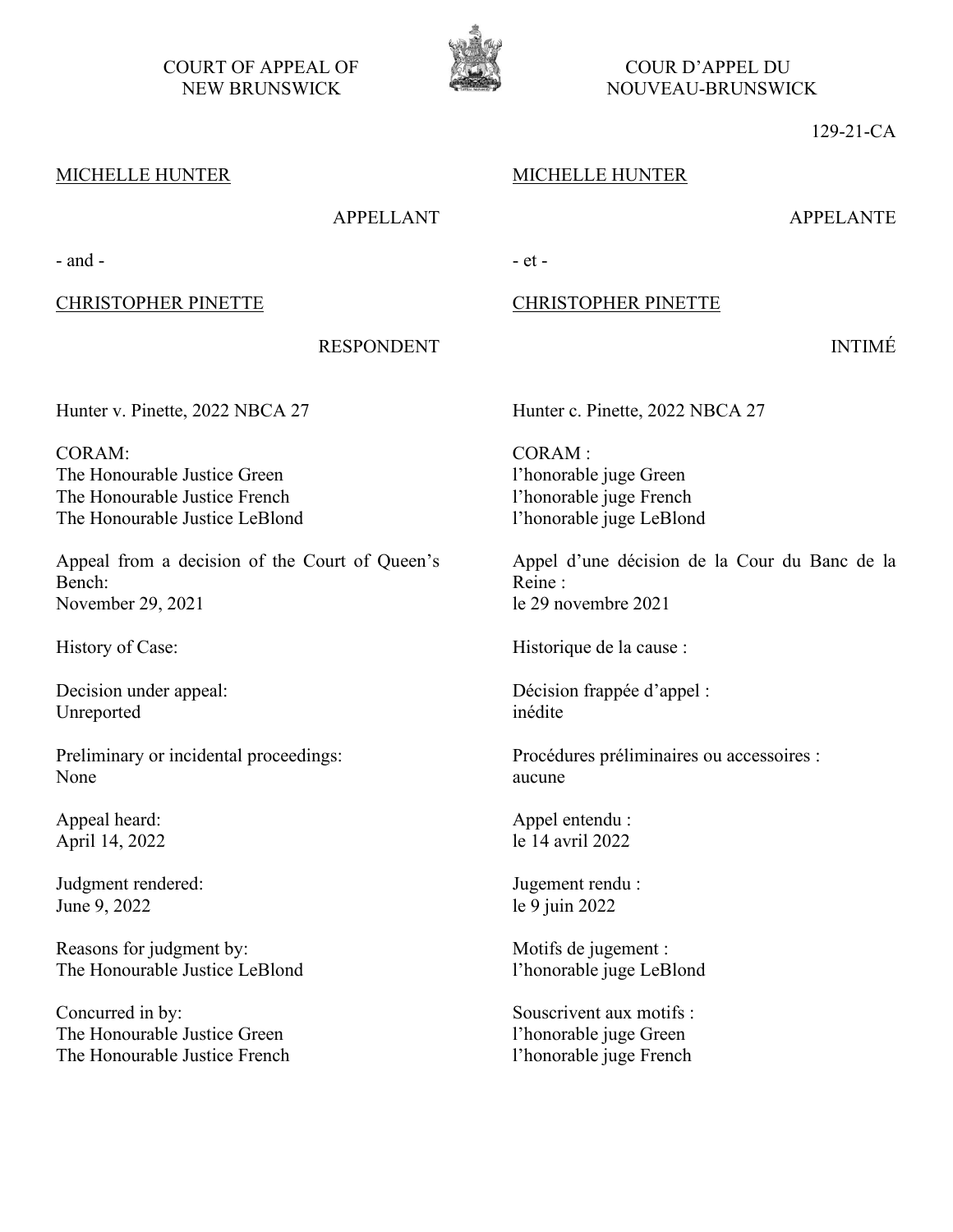Counsel at hearing:

For the appellant: George A. McAllister, Q.C.

For the respondent: Mitchell L. Fraser

# THE COURT

The appeal is allowed with costs of \$1,500.

Avocats à l'audience :

Pour l'appelante : George A. McAllister, c.r.

Pour l'intimé : Mitchell L. Fraser

# LA COUR

L'appel est accueilli et des dépens de 1 500 \$ sont adjugés.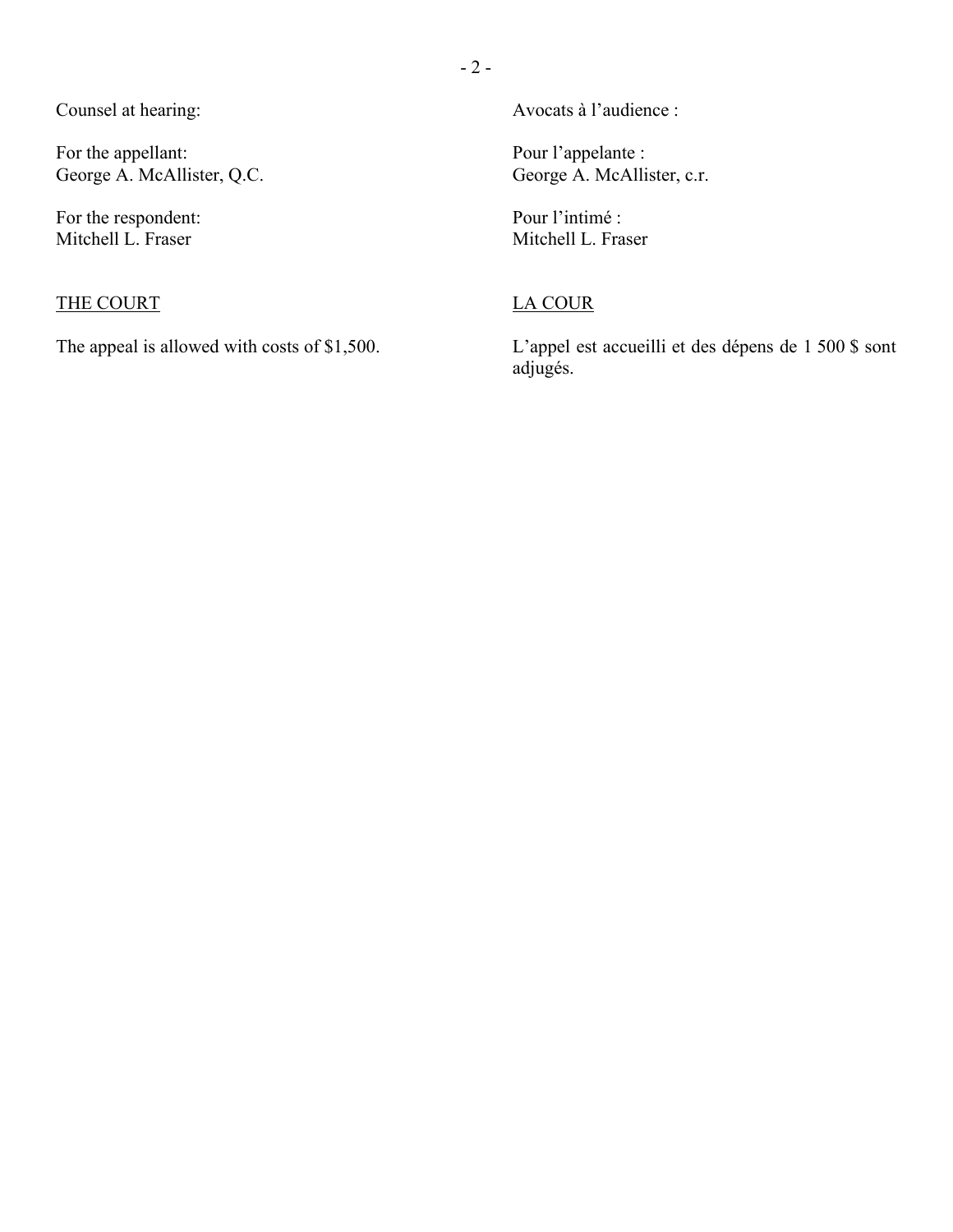#### The judgment of the Court was delivered by

### LEBLOND, J.A.

### I. Introduction

[1] This appeal raises a matter of first impression for the Court relating to the assessment of taxable disbursements flowing from a motion for partial summary judgment. Leave to appeal was granted from a decision refusing to assess disbursements associated with obtaining medical records, which were incurred to establish entitlement to a partial summary judgment on the issue of liability against the respondent. The appeal presents an opportunity for the Court to discuss the parameters of taxing disbursements in the context of summary judgment proceedings under Rule 22 of the *Rules of Court*.

# II. Factual Context

[2] The appellant, Ms. Hunter, was injured in a motor vehicle accident which occurred on February 16, 2017. Her action against the respondent, Mr. Pinette, claims damages arising from those injuries. She filed a motion against Mr. Pinette under Rule 22 seeking a summary judgment in liability only. A judge of the Court of Queen's Bench granted the partial summary judgment finding Mr. Pinette liable for the tort of negligence. The judge awarded costs on the motion of \$1,000 plus taxable disbursements.

[3] The assessment of disbursements pursuant to Rule 59.11 proceeded before a Clerk of the Court of Queen's Bench. This required the Clerk to determine which disbursements were reasonable and necessary for the plaintiff to have incurred to obtain her summary judgment. Tariff "D" of Rule 59 sets out a series of specific disbursements a party entitled to costs may claim. While some of these items are subject to maximum amounts, however woefully out of date some of these claim limits may be, others are expressed in terms of "reasonableness." Clause 2(14) of Tariff "D" is intended to capture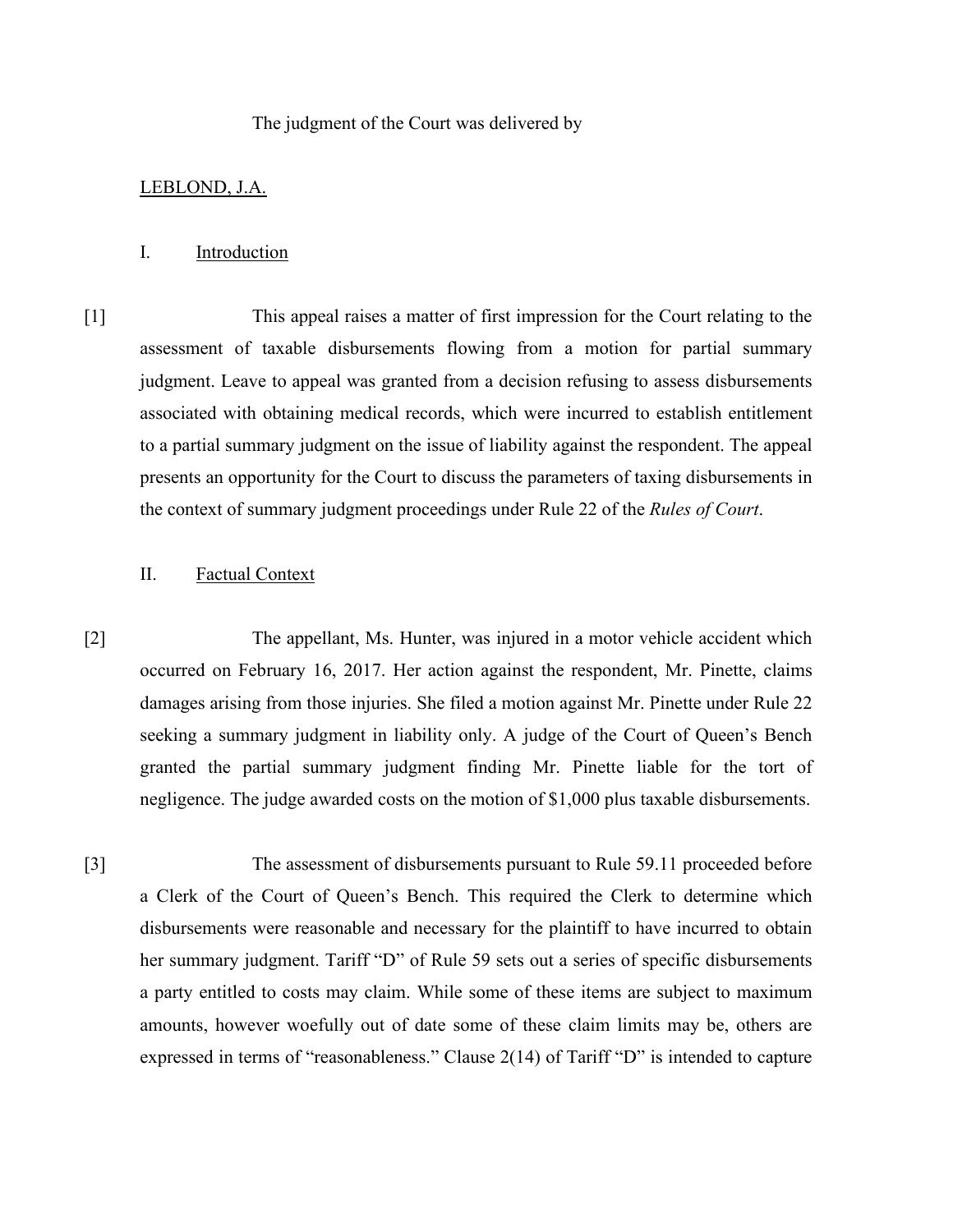disbursements not otherwise addressed in the preceding list. It gives the assessing officer discretion to allow "reasonable expenses necessarily incurred."

- [4] The affidavit filed in support of the claimed disbursements attached copies of several medical documents which were stated to have been used before the summary judgment court in support of the motion for the judgment on the issue of liability.
- [5] Regrettably, the assessing officer's analysis was misdirected and led to her refusal to allow any of the impugned disbursements. For instance, she questioned the reasonableness of disbursements because they far exceeded the amount of costs awarded by the motion judge.
- [6] The assessing officer further agreed with Mr. Pinette's position that these disbursements should be denied on the basis they were incurred:
	- a) well in advance of the filing of the motion for summary judgment and therefore not because of it; and
	- b) for the purpose of "pursuing the plaintiff's claim" and not for the purpose of the motion (Decision on Assessment of Disbursements, para. 32).

[7] The disputed disbursements were the following:

- a) Dr. Scott Robertson's chart for the period from December 16, 2010, to June 15, 2017, at a cost of \$10;
- b) Foundation Health's chart for the period from May 3, 2018, to September 12, 2018, at a cost of \$2.75;
- c) Tara Webster's massage therapist report dated November 20, 2019, at a cost of \$150;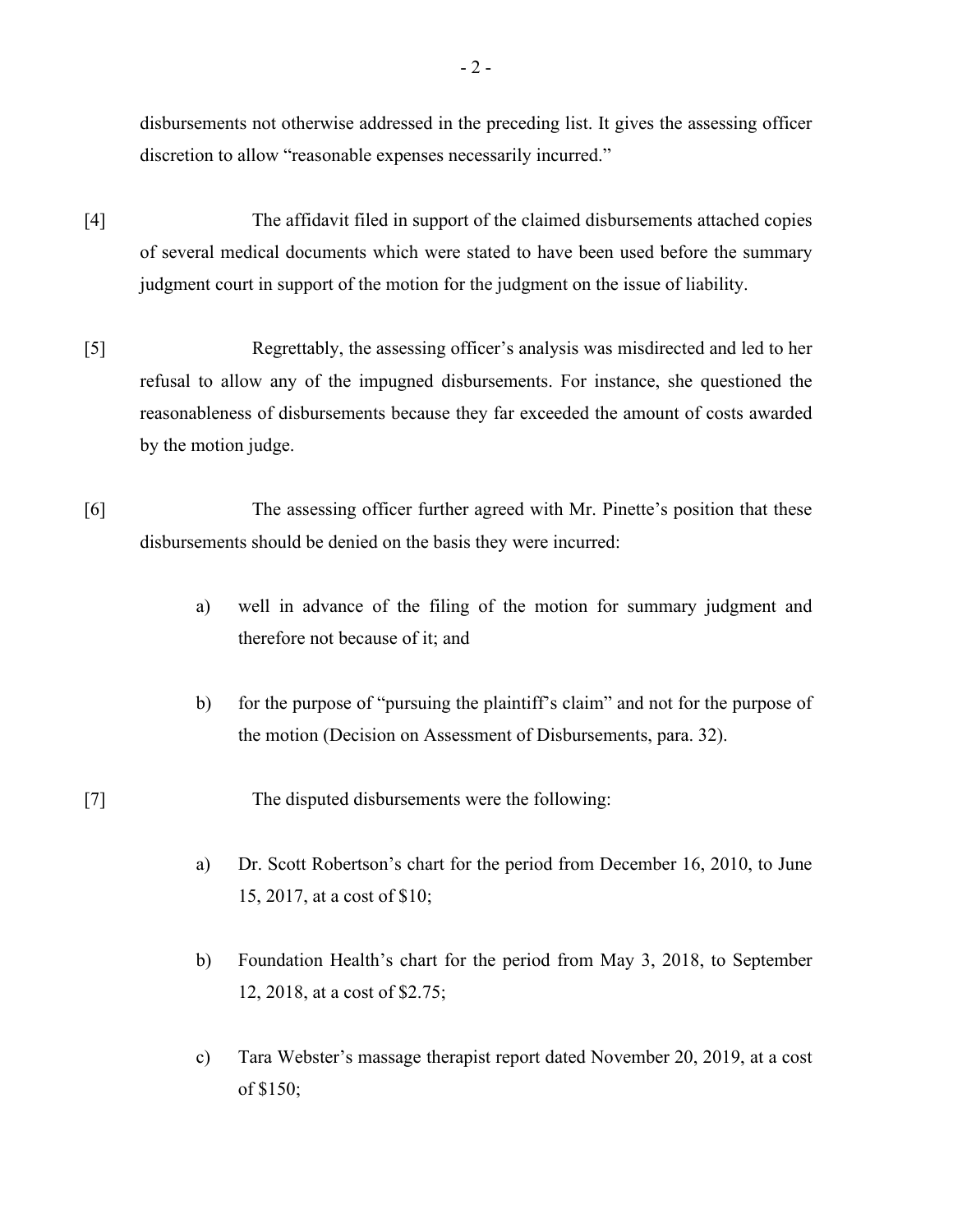- d) Scott Andrechek's physiotherapy report dated January 10, 2020, at a cost of \$100;
- e) Lynn Moore's functional capacity evaluation dated November 25, 2019, at a cost of \$2,600.
- [8] While the Clerk acknowledged Ms. Hunter's argument that these documents were necessary to establish the element of causation in proving negligence against Mr. Pinette, her analysis veered away from that critical factor and strayed into her determination that the impugned disbursements were "likely" incurred well in advance of any "consideration being given to whether a summary judgment motion would be filed." She went on to state disbursements following a motion for summary judgment should be "restricted to the expenses associated directly with the motion, and the other expenses are more appropriately left to be determined at the conclusion of the matter" (Decision on Assessment of Disbursements, para. 32). While that principle is correct, as will be seen, it was not properly applied in this case.
- [9] The Clerk also noted that, if awarded, the impugned disbursements would be "unusually disproportionate to the award of costs granted by the judge on the motion" (\$1,000) (para. 33).
- [10] Before disallowing the disbursements, she noted most "appear[ed]" to be related to damages as opposed to liability (para. 34). As will further be seen, this fails to take into consideration that causation between an accident and resulting damages must be established to secure summary judgment on liability.
- [11] Ms. Hunter filed a motion with the Court of Queen's Bench to appeal the Clerk's ruling. The purpose of this appeal was to seek judicial review of the Clerk's administrative decision. In brief oral reasons, the judge acknowledged that "some minimal amount of damages typically is required even at the summary judgment phase"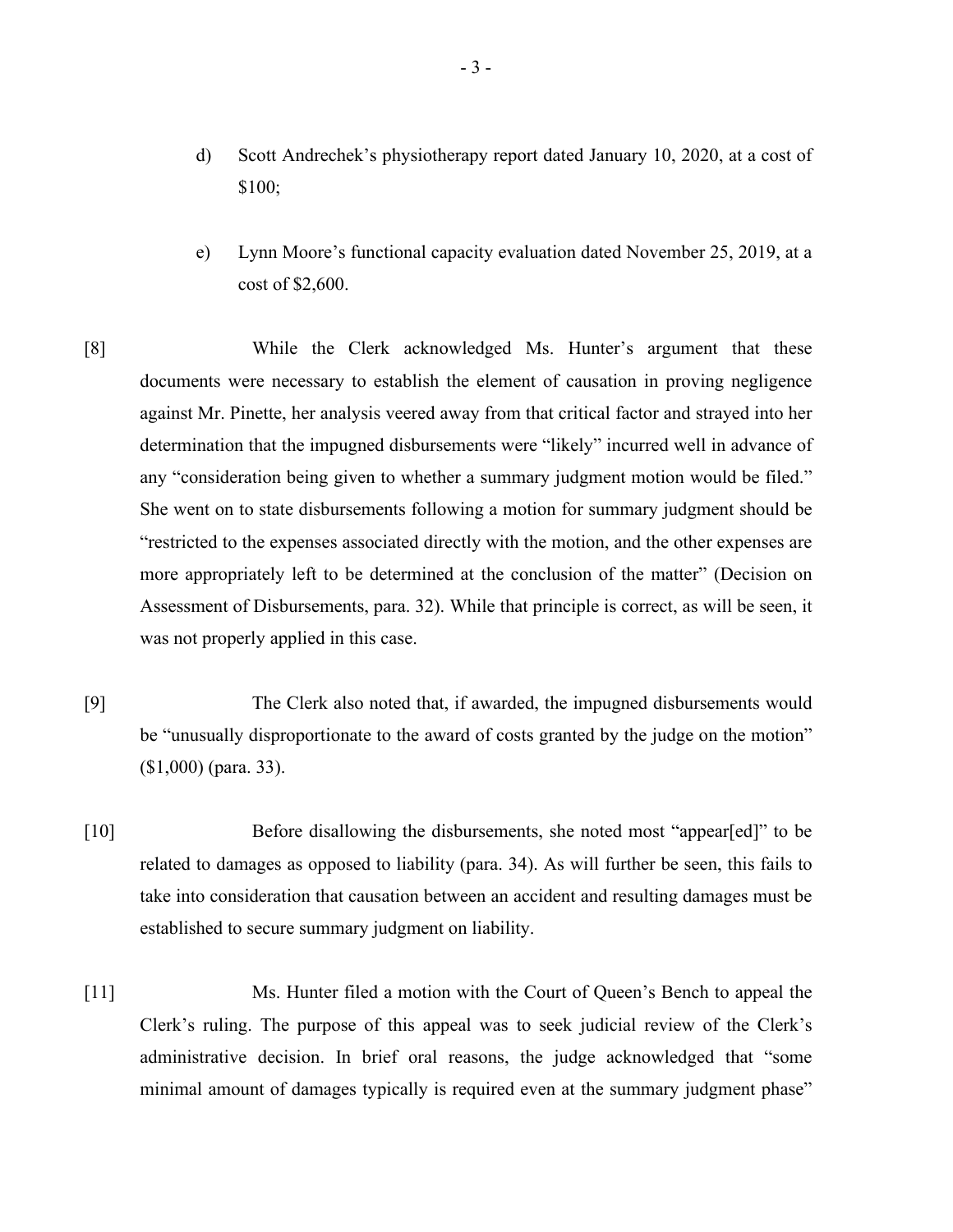(p. 3, ll. 2-3). He took issue with whether the functional capacity evaluation assisted in establishing causation but, regrettably, did not specifically deal with any of the other disbursements except to say they "remain to be determined at the conclusion of the matter either by trial or settlement" (pp. 3-4, ll. 23-2).

#### III. **Issue on Appeal and Standard of Review**

[12] Ms. Hunter asserts the judge erred in endorsing the Clerk's disposition of the assessment of disbursements. The Clerk's failure to exercise her discretion under Rule 59 is an error of law and ought to have been determined as such by the judge. The record before the judge was the same as the one before the Clerk. The judge's failure to correct the Clerk's error also amounts to an error of law reviewable by this Court on the standard of correctness.

## IV. Analysis

- [13] While clause 2(14) in Tariff "D" of Rule 59 clearly involves an exercise of discretion by the assessing officer, that exercise must be informed by the context which led to the award of disbursements. In this case, it was the summary judgment context of Rule 22.
- [14] The assessment requires a determination of whether an expense was "reasonable" and "necessarily" incurred. Those qualifiers carry a particular meaning within the regime of Rule 22 in a motion which seeks a summary judgment for liability in negligence. Proving negligence requires a plaintiff establish, amongst other elements, causation between an accident and at least some injury arising from it (see *Mustapha v. Culligan of Canada Ltd.*, 2008 SCC 27, [2008] 2 S.C.R. 114; *Trider v. Galloway*, 2020 NBCA 64, [2020] N.B.J. No. 225 (QL); *Edmondson et al. v. Edmondson et al.*, 2022 NBCA 4, [2022] N.B.J. No. 16 (QL)). That law must therefore inform the assessment of disbursements incurred to prove causation. This is consistent with the culture shift the Supreme Court created with its decision in *Hryniak v. Mauldin*, 2014 SCC 7, [2014] 1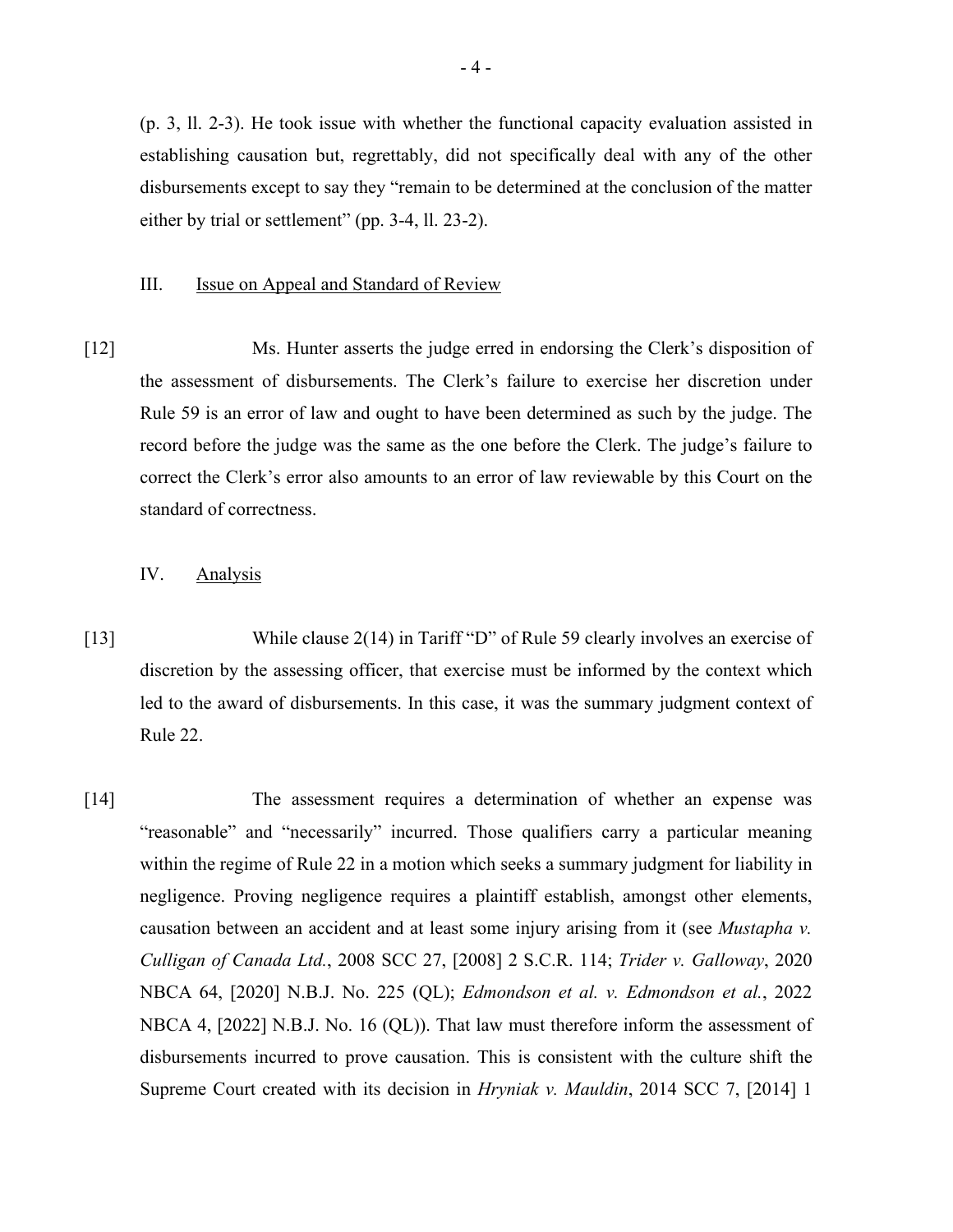S.C.R. 87. The robust use of the summary judgment rule is not complete without a similar approach to the assessment of taxable disbursements flowing from a court's disposition of such a motion.

- [15] In this case, the Clerk was therefore required to determine which of the medical disbursements were reasonable and necessarily incurred for the plaintiff to establish the causation piece of the tort of negligence, keeping in mind the plaintiff is required to "lead trump" before the motion judge with the evidence submitted in that respect, or risk losing (see *Cannon v. Lange* (1998), 203 N.B.R. (2d) 121, [1998] N.B.J. No. 313 (C.A.), at para. 23 cited to QL, quoting the Court of Appeal for Ontario in *1061590 Ontario Ltd. v. Ontario Jockey Club* (1995), 21 O.R. (3d) 547, [1995] O.J. No. 132 (QL) (C.A.)).
- [16] The Clerk was required to examine each of the medical records at issue with the above in mind. As a result, the moment when a particular document is obtained is irrelevant. Moreover, the relative comparison of the amount of the disbursements claimed to the amount of costs awarded by the motion judge is equally irrelevant. I would note, however, that the reasonableness of the amount of any particular disbursement must still be assessed, but strictly on its own merit.
- [17] The Clerk must also pronounce on whether a disbursement was necessary. That will typically be so if the document associated with the disbursement was needed to prove a component to lead to summary judgment. In this case, as noted, medical expenses had to be incurred in order for Ms. Hunter to prove the causation element.
- [18] As a result, and to be clear, in the context of a partial summary judgment on liability only, not all disbursements incurred, including those that speak strictly to the quantum of damages in an action for damages, will be taxable at the stage of the action at issue here. The fact that they may be payable after damages have been adjudicated or settled does not bring them under the purview of clause 2(14) following a summary judgment for liability only.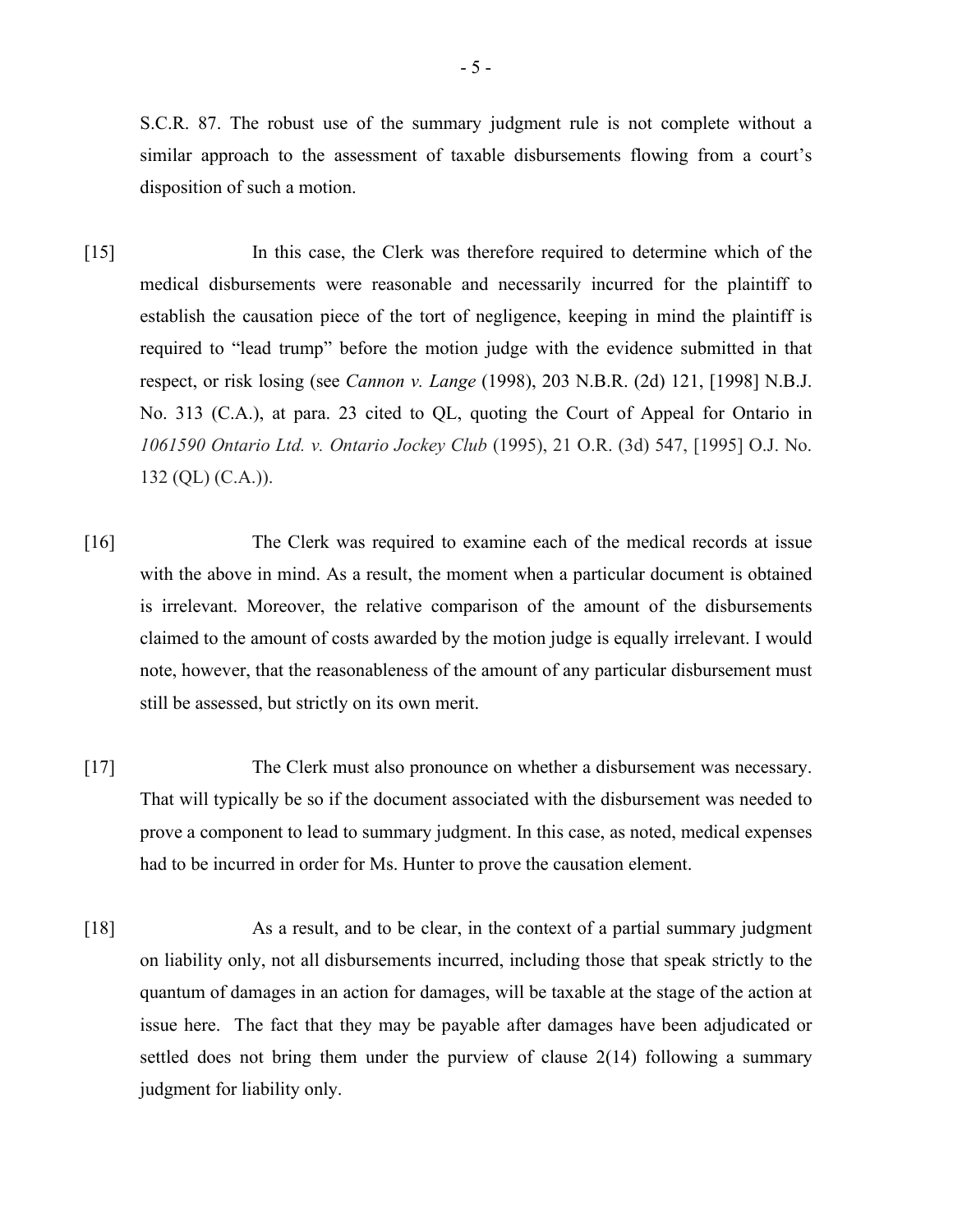[19] All of the evidence which was before the Clerk and the reviewing judge is in the record before this Court. In the interest of expediency, the Court is in as good a position to make the determination which ought to have been made below and there would be nothing to gain by referring the matter back to the Clerk in this case. I will deal with each of the disputed disbursements in turn.

#### A. *Dr. Robertson's chart*

[20] It contains hospital records including a diagnostic imaging report which clearly establishes a connection between the subject accident and a comminuted fracture of Ms. Hunter's right patella. It therefore meets the causation requirement and the cost associated with it was necessarily incurred. At \$10, it is unquestionably reasonable.

# B. *The Foundation Health chart*

- [21] It contains an initial report dated May 3, 2018, one year after the accident, which establishes a connection between the accident and pain from injuries incurred. Again, the causation requirement is met and the cost of \$2.75 is clearly reasonable and was necessarily incurred.
	- C. *Tara Webster's report of September 28, 2018*
- [22] The opening sentence refers to the accident and goes on to discuss treatment for injuries arising from it. It therefore goes to causation and was necessarily required. Its cost of \$150 is reasonable.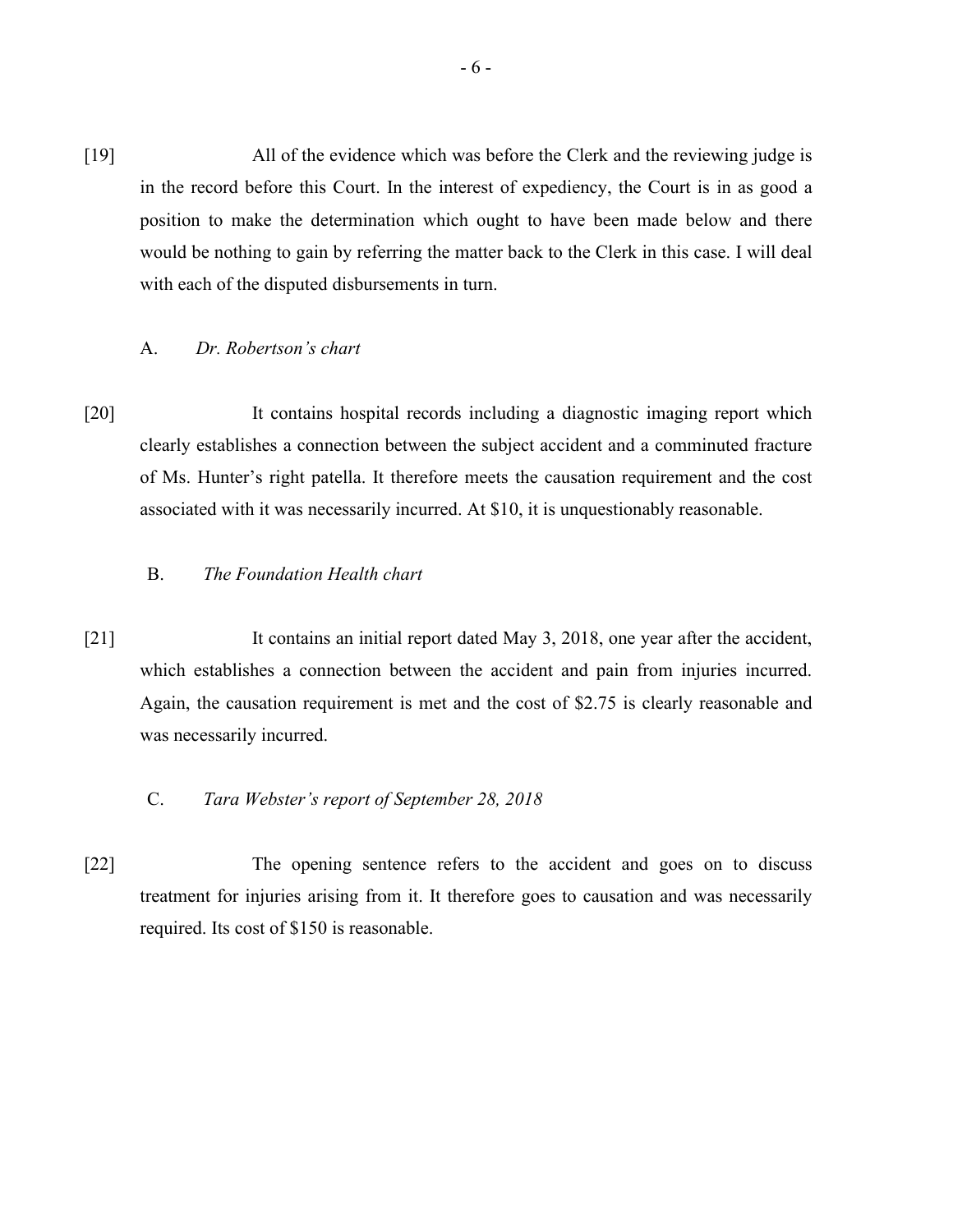[23] It discusses Ms. Hunter's deficits as arising from the accident and her subsequent surgery, which again goes to causation. It was necessarily incurred and, at a cost of \$100, is reasonable.

#### E. *Lynn Moore's functional capacity evaluation of November 25, 2019*

- [24] This was the most contentious subject of debate below. Its purpose and scope, set out in the opening paragraph of the report, was to assess physical functional abilities and limitations. While it relates to injuries sustained in the accident, its sole usefulness is to provide guidelines to help determine Ms. Hunter's suitability for work and/or physical activity. It does not deal with causation but focuses on future losses to assist with the eventual assessment of the quantum of damages. Where its focus is strictly on damages, it was neither necessarily incurred, nor required for the purposes of the motion for summary judgment on liability.
- [25] I express no view as to its reasonableness. If the assessment of damages proceeds to adjudication, the judge must determine first, if the report was of any use to quantify damages and if so, whether its cost represents a reasonable taxable disbursement. While Ms. Hunter argued there would be no prejudice for us to allow this disbursement now as it will eventually have to be paid, that is not necessarily true. Quite apart from the fact that it does not meet the requirement for taxation at this stage, it would not be possible to predict how the judge dealing with quantum might view the matter.
- [26] I would add one final note. While arguably Ms. Hunter could have secured her partial summary judgment on the liability issue by tendering only one of the documents for which the disbursement has now been allowed, she cannot be faulted for having submitted more than one as she is required to lead trump or risk losing. The peril of having to pay the cost associated with leading trump is a risk parties face when opposing such motions.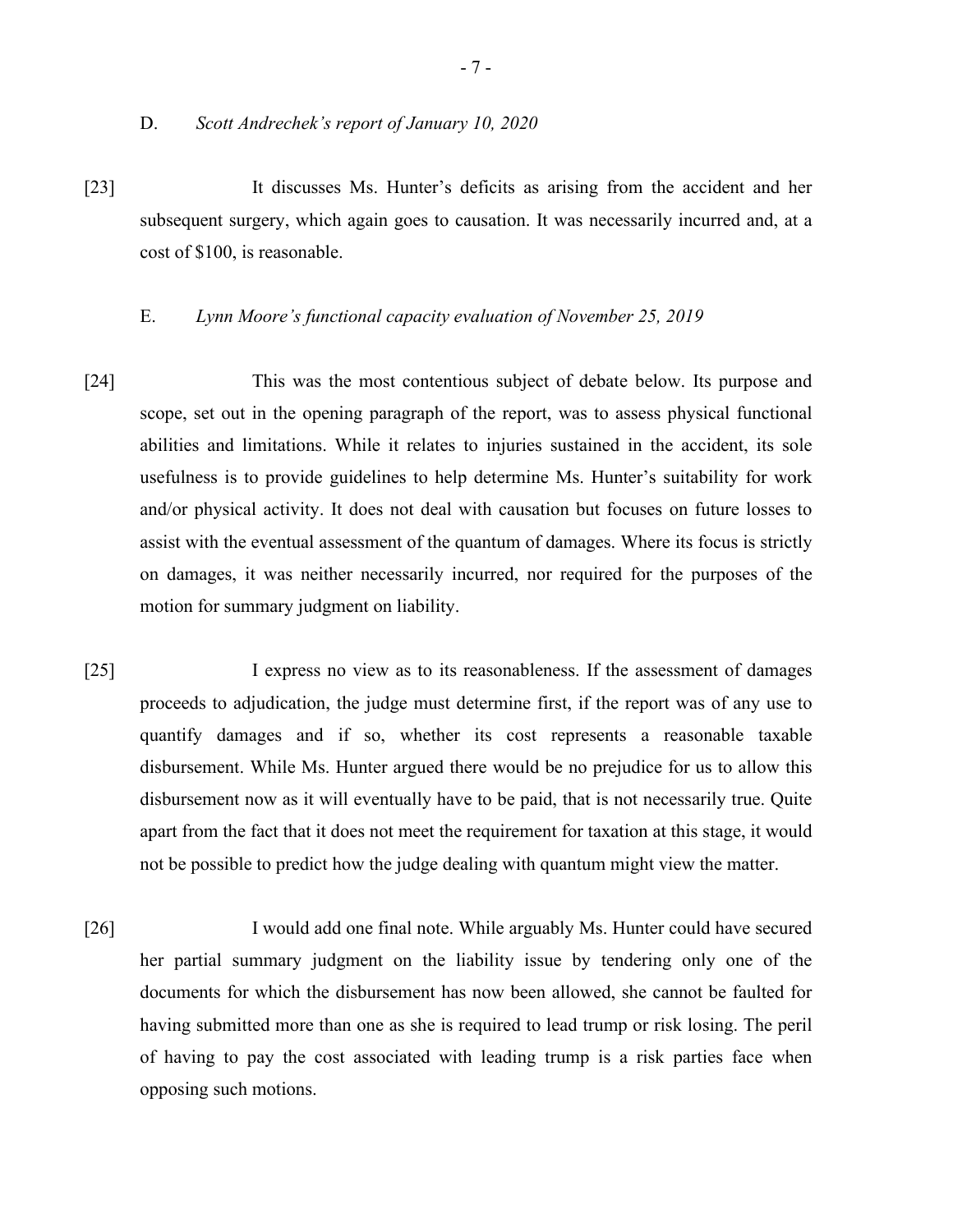# V. Disposition

[27] I would allow the appeal and direct the respondent pay the appellant the taxable disbursements allowed above in the amount of \$262.75. The small amount of this award should not dictate the award of costs on this appeal. Mr. Pinette's position prevented a settlement of reasonable disbursements. Moreover, the parameters for the assessment of taxable disbursements flowing from motions for partial summary judgments, as noted, is a matter of first impression for the Court. I would order the respondent pay the appellant costs in the amount of \$1,500.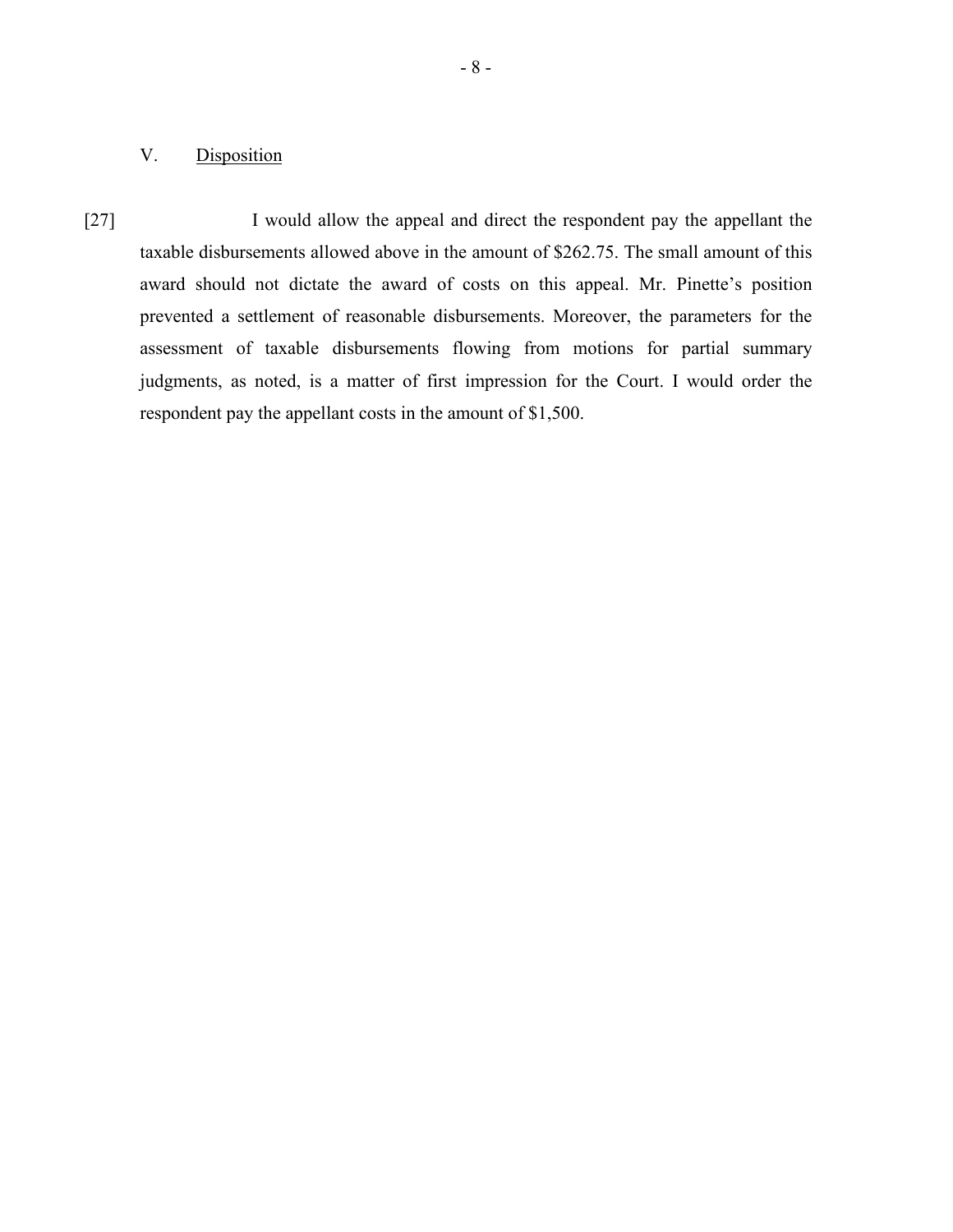Version française de la décision de la Cour rendue par

#### LE JUGE LEBLOND

#### I. Introduction

[1] Notre Cour est saisie pour la toute première fois d'une question relative au calcul des débours taxables d'une motion en jugement sommaire partiel. M<sup>me</sup> Hunter a été autorisée à interjeter appel d'un refus de calculer les débours associés à l'obtention de dossiers médicaux, débours qu'elle avait supportés pour établir son droit à un jugement sommaire partiel sur la responsabilité contre l'intimé. Le présent appel est l'occasion pour notre Cour de traiter des paramètres de la taxation des débours dans le contexte des instances en jugement sommaire tenues sous le régime de la règle 22 des *Règles de procédure*.

## II. Faits

[2] L'appelante, Mme Hunter, a subi des lésions dans un accident de la route survenu le 16 février 2017. Par suite de ces lésions, elle a intenté à l'intimé, M. Pinette, une poursuite en dommages-intérêts. Elle a déposé contre lui une motion, sous le régime de la règle 22, sollicitant un jugement sommaire sur la seule question de la responsabilité. Une juge de la Cour du Banc de la Reine lui a accordé un jugement sommaire partiel qui constatait la responsabilité de M. Pinette pour négligence. Elle a adjugé à M<sup>me</sup> Hunter les dépens de la motion, fixés à 1 000 \$, et les débours taxables.

[3] Une greffière de la Cour du Banc de la Reine a procédé au calcul des débours en application de la règle 59.11. Ce calcul appelait à déterminer quels débours avaient été raisonnables et indispensables en vue de l'obtention par la demanderesse du jugement sommaire. Le tarif « D » de la règle 59 énonce une série de débours précis que peut demander la partie ayant droit aux dépens. Certains sont assujettis à un montant maximal, limites qui peuvent se révéler parfois terriblement désuètes, alors que d'autres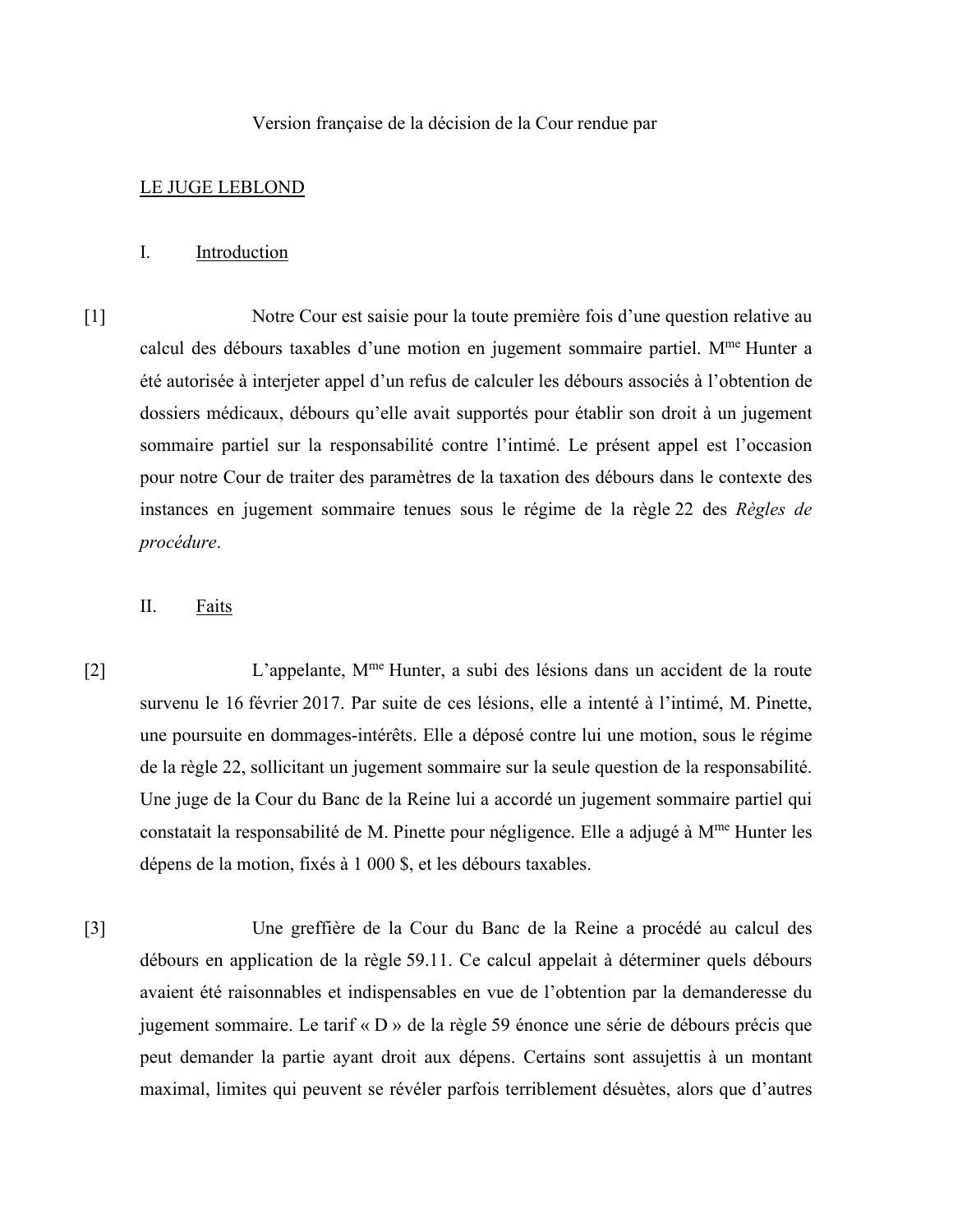sont remboursables à hauteur de sommes « raisonnables ». Le paragraphe 2(14) du tarif « D » vise les débours que la liste qui le précède ne mentionne pas. Il confère au fonctionnaire chargé du calcul le pouvoir discrétionnaire d'accorder le remboursement de « frais indispensables et raisonnables ».

- [4] L'affidavit déposé à l'appui de la demande de débours était accompagné de copies de plusieurs documents médicaux présentés comme ayant servi, devant le tribunal saisi de la motion en jugement sommaire, au soutien de la motion en jugement sur la responsabilité.
- [5] Malheureusement, la fonctionnaire chargée du calcul s'est fourvoyée dans son analyse, qui s'est soldée par son refus d'accorder le remboursement du moindre des débours contestés. Par exemple, elle a mis en doute la raisonnabilité de débours parce que la somme demandée excédait de beaucoup les dépens adjugés par le juge saisi de la motion.
- [6] La fonctionnaire chargée du calcul a aussi jugé qu'il y avait lieu, comme le soutenait M. Pinette, de refuser à M<sup>me</sup> Hunter le remboursement de ces débours parce qu'ils avaient été supportés :
	- a) longtemps avant le dépôt de la motion en jugement sommaire et non, donc, en conséquence de cette motion;
	- b) pour les besoins de la [TRADUCTION] « poursuite de la demanderesse » et non de la motion (décision sur le calcul des débours, par. 32).
- [7] Les débours contestés étaient les suivants :
	- a) le coût d'un extrait de dossier du D<sup>r</sup> Scott Robertson (16 décembre 2010 -15 juin 2017), soit 10 \$;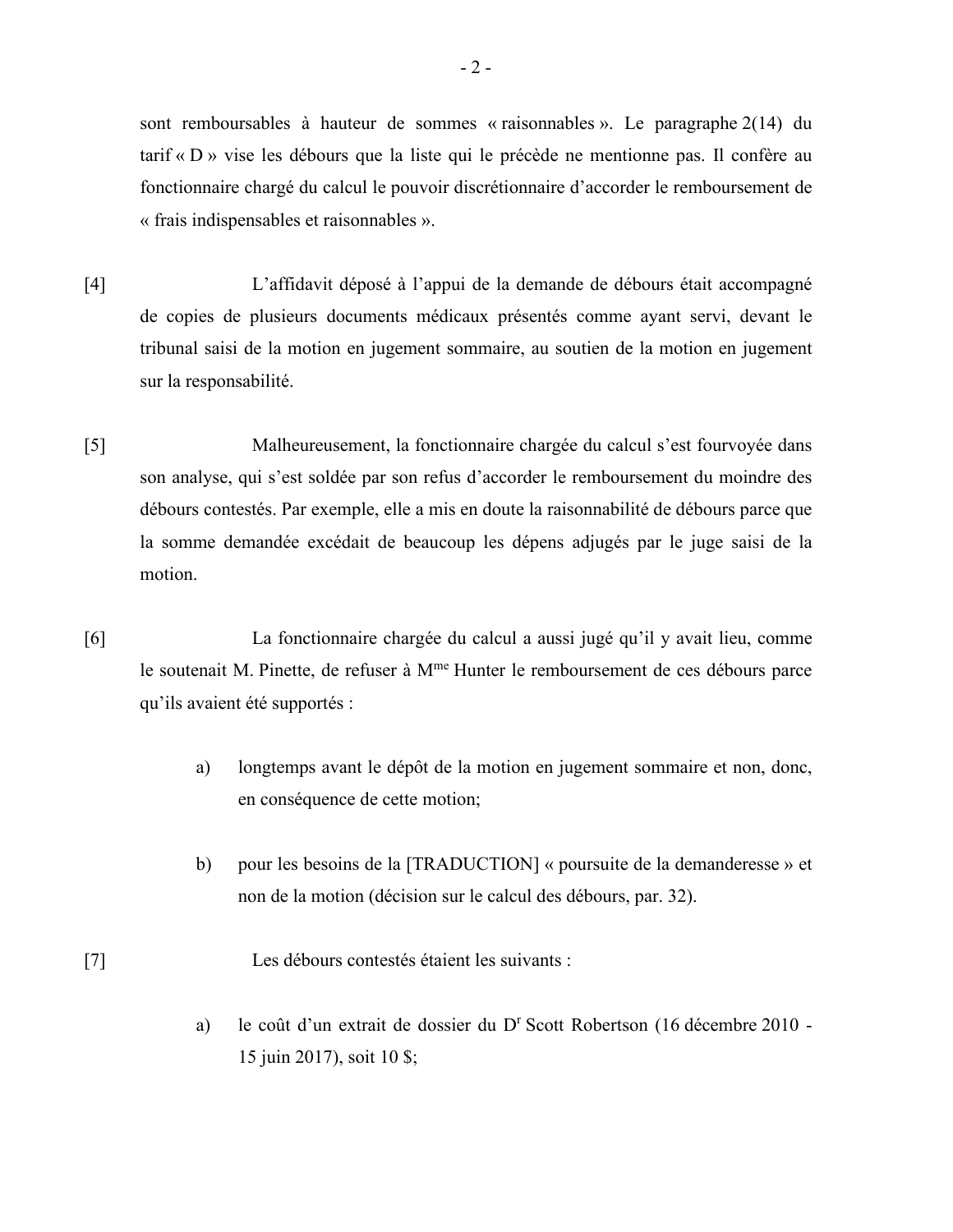- b) le coût d'un extrait de dossier de Foundation Health (3 mai 2018 12 septembre 2018), soit 2,75 \$;
- c) le coût du rapport daté du 20 novembre 2019 de la massothérapeute Tara Webster, soit 150 \$;
- d) le coût du rapport de physiothérapie du 10 janvier 2020 de Scott Andrechek, soit 100 \$;
- e) le coût de l'évaluation des capacités fonctionnelles établie par Lynn Moore, datée du 25 novembre 2019, soit 2 600 \$.

[8] Quoique la greffière ait pris acte de l'argument de Mme Hunter voulant que ces documents aient été indispensables à l'établissement de l'élément de causalité, dans la preuve à faire de la négligence de M. Pinette, son analyse s'est éloignée de ce facteur capital pour aboutir à la conclusion que les débours contestés avaient [TRADUCTION] « vraisemblablement » été supportés longtemps avant que soit même [TRADUCTION] « envisagé le dépôt d'une motion en jugement sommaire ». Elle a ajouté que les débours qui suivent une motion en jugement sommaire doivent [TRADUCTION] « se limiter aux frais associés directement à la motion, et [qu']il est préférable de juger des autres frais une fois l'affaire parvenue à son terme » (décision sur le calcul des débours, par. 32). Bien que ce principe soit correct, comme nous le verrons, il n'a pas été appliqué de façon appropriée en l'espèce.

- [9] La greffière a fait observer également que les débours contestés seraient, s'ils étaient adjugés, [TRADUCTION] « singulièrement disproportionnés aux dépens adjugés par la juge à l'issue de la motion » (1 000 \$) (par. 33).
- [10] Avant de refuser le remboursement des débours, la greffière a constaté que la plupart [TRADUCTION] « sembl[ai]ent » liés à l'établissement du préjudice, et non de la responsabilité (par. 34). Comme nous le verrons également, cette observation ne tenait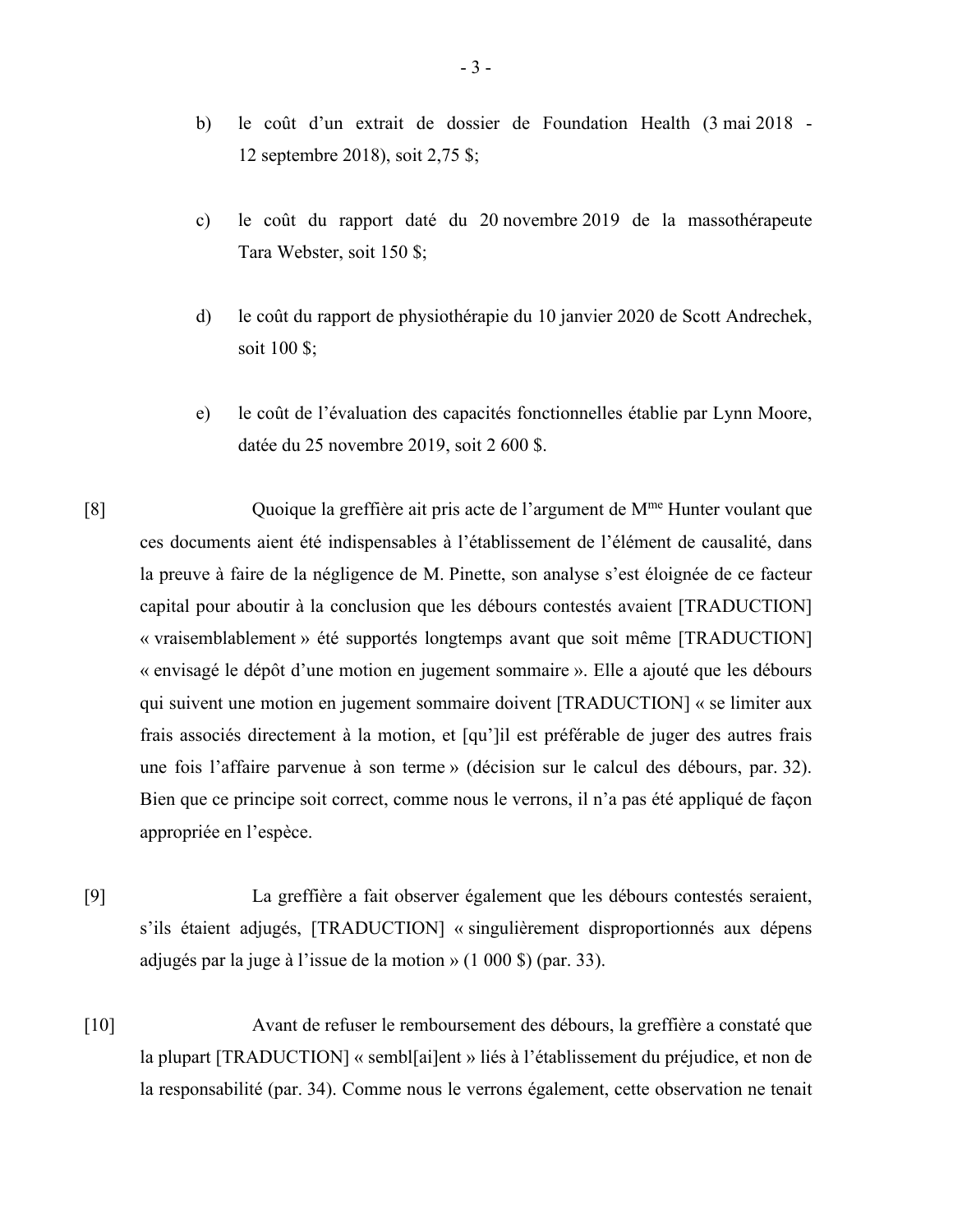pas compte de la nécessité d'établir, pour obtenir un jugement sommaire sur la responsabilité, un lien de causalité entre un accident et le préjudice subi.

[11] Par le dépôt d'une motion à la Cour du Banc de la Reine, Mme Hunter a porté la décision de la greffière en appel. Cet appel sollicitait le contrôle judiciaire de la décision administrative de la greffière. Dans ses brefs motifs oraux, le juge a reconnu qu'[TRADUCTION] « il faut normalement établir un certain minimum de dommages subis, même au stade du jugement sommaire » (p. 3, lignes 2 et 3). Il a dit douter que l'évaluation des capacités fonctionnelles concoure à l'établissement de la causalité. Malheureusement, il n'a traité précisément d'aucun autre des débours, si ce n'est d'indiquer qu'ils [TRADUCTION] « seront à déterminer une fois l'affaire résolue, que ce soit par procès ou par règlement amiable » (p. 3, ligne 23, à p. 4, ligne 2).

## III. Question à trancher en appel et norme de contrôle

[12] Mme Hunter soutient que le juge a commis une erreur lorsqu'il a fait sienne la décision de la greffière sur le calcul des débours. Le défaut de la greffière d'exercer le pouvoir discrétionnaire dont la règle 59 l'investit est une erreur de droit et le juge aurait dû conclure à cette erreur. Le juge et la greffière disposaient du même dossier. Le défaut du juge de corriger l'erreur de la greffière constitue aussi une erreur de droit susceptible de contrôle par notre Cour selon la norme de la décision correcte.

### IV. Analyse

[13] S'il est clair que le par. 2(14) du tarif « D » de la règle 59 suppose que le fonctionnaire chargé du calcul exerce un pouvoir discrétionnaire, l'exercice de ce pouvoir doit être déterminé par le contexte dans lequel s'est inscrite l'adjudication de débours. Ce contexte, en l'espèce, était celui d'un jugement sommaire rendu sous le régime de la règle 22.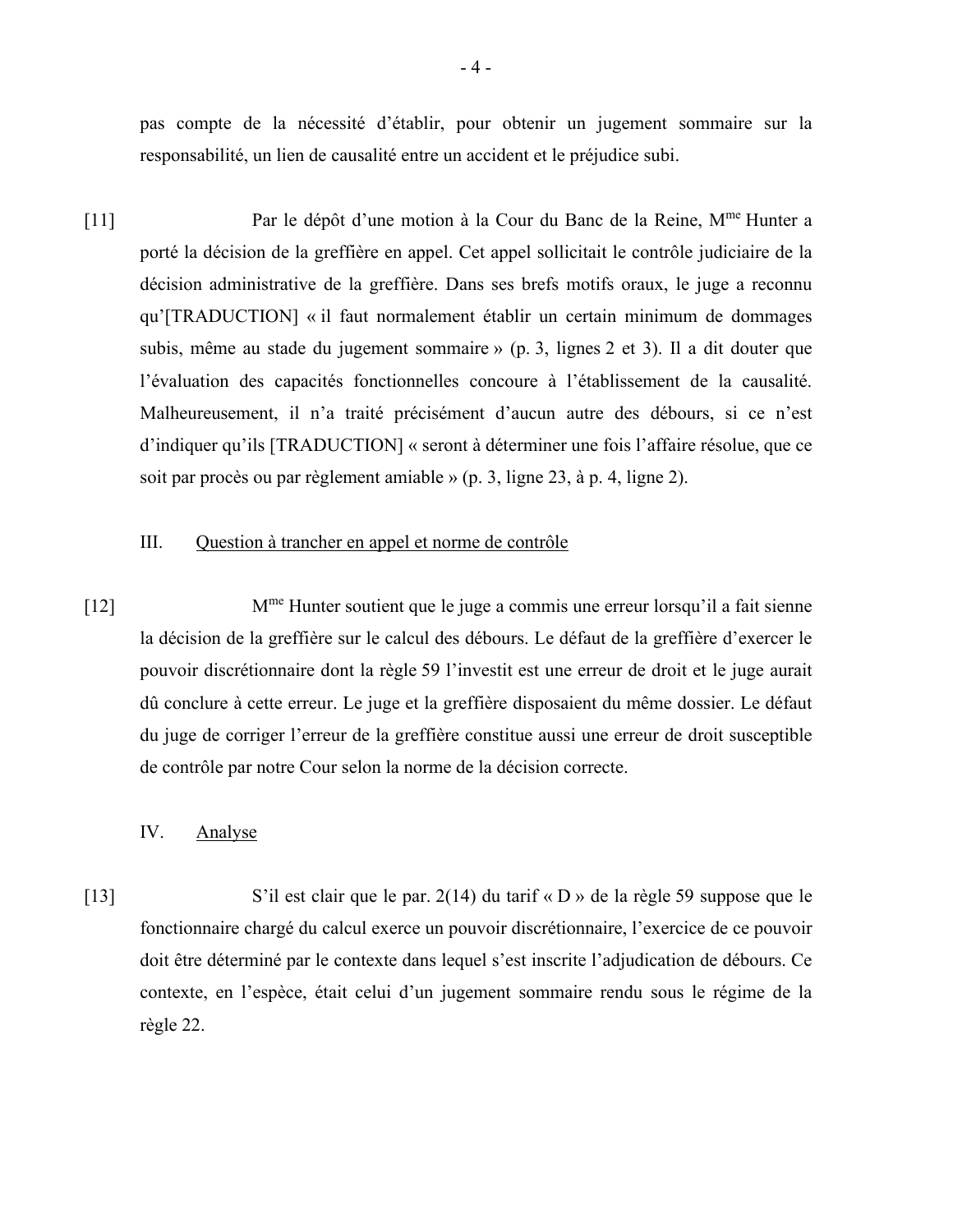- [14] Le calcul exige de décider si des frais étaient à la fois « raisonnables » et « indispensables ». Ces qualificatifs revêtent un sens particulier dans le cas de motions sollicitant un jugement sommaire, sous le régime de la règle 22, pour une responsabilité imputable à la négligence. Prouver la négligence exige que le demandeur établisse, entre autres éléments, un lien de causalité entre un accident et au moins certaines des blessures subies (*Mustapha c. Culligan du Canada Ltée*, 2008 CSC 27, [2008] 2 R.C.S. 114; *Trider c. Galloway*, 2020 NBCA 64, [2020] A.N.-B. n<sup>o</sup> 225 (QL); *Edmondson et autre c. Edmondson et autre*, 2022 NBCA 4, [2022] A.N.-B. n<sup>o</sup> 16 (QL)). Cette règle de droit, en conséquence, doit déterminer le calcul des débours supportés pour l'établissement du lien de causalité. Ceci est conforme au virage culturel établi par la Cour suprême dans *Hryniak c. Mauldin*, 2014 CSC 7, [2014] 1 R.C.S. 87. L'usage résolu de la règle qui régit les jugements sommaires n'est pas complet sans un calcul, semblablement réalisé, des débours taxables consécutifs à la décision rendue sur la motion.
- [15] En l'espèce, la greffière avait donc à déterminer lesquels des débours médicaux étaient raisonnables et indispensables à l'établissement de l'élément de causalité du délit de négligence, en prenant en considération que la demanderesse devait « jouer atout » à l'audition de la motion, dans la présentation de sa preuve sur ce point, ou risquer de perdre (*Cannon c. Lange* (1998), 203 R.N.-B. (2<sup>e</sup>) 121, [1998] A.N.-B. n<sup>o</sup> 313 (C.A.), par. 23 (intitulé QL), arrêt citant la Cour d'appel de l'Ontario dans *1061590 Ontario Ltd. c. Ontario Jockey Club* (1995), 21 O.R. (3d) 547, [1995] O.J. No. 132 (QL)  $(C.A.)$ ).
- [16] La greffière devait examiner chacune des pièces médicales présentées en tenant compte de ce qui précède. Le moment auquel tel ou tel document est obtenu n'est donc pas pertinent. Il n'est pas davantage pertinent de mettre en parallèle le montant des débours demandés et le montant des dépens adjugés à l'issue de la motion. J'ajouterai que la raisonnabilité du montant d'un débours donné doit néanmoins être évaluée, mais de ce débours en soi.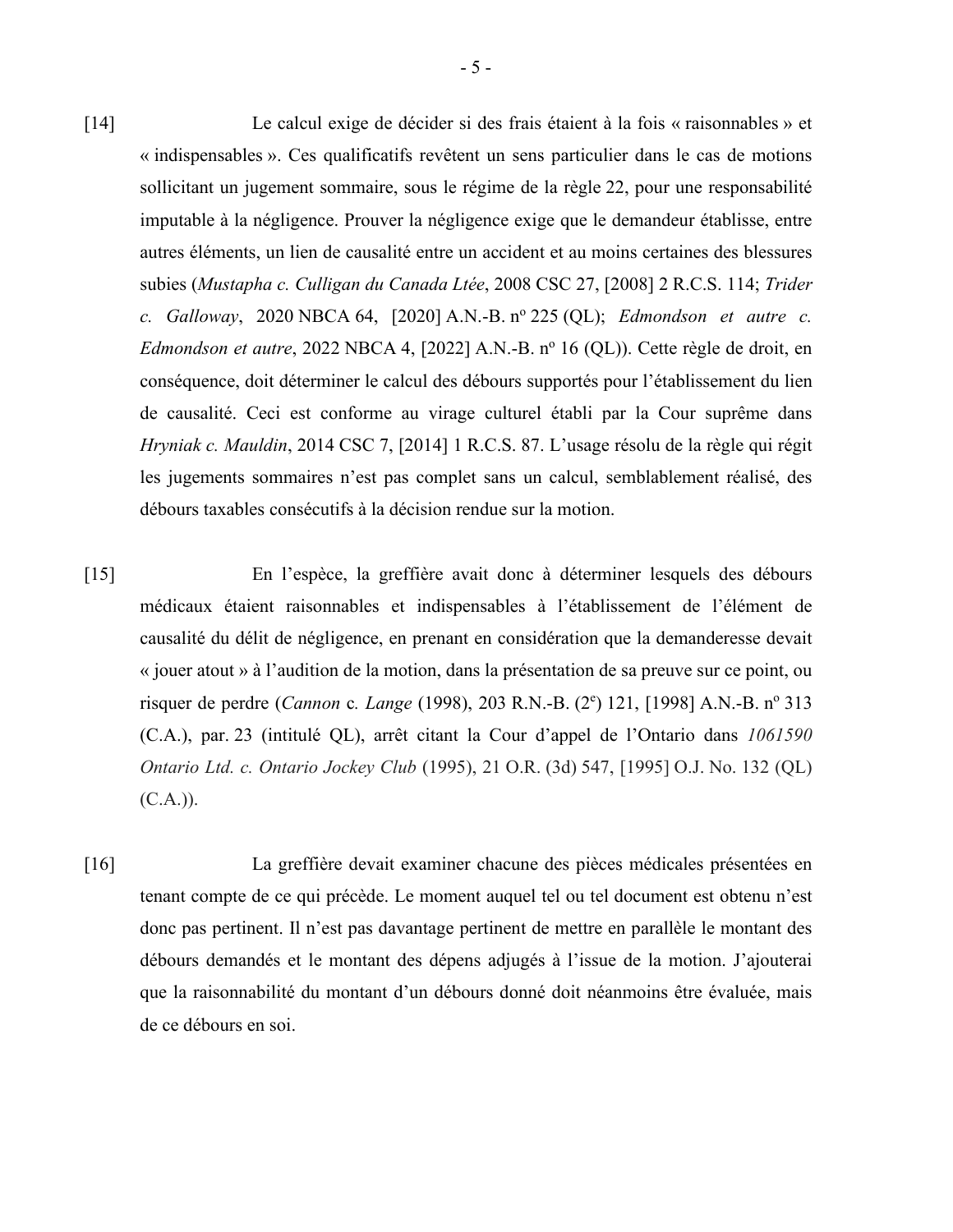- [17] La greffière devait statuer en outre sur l'indispensabilité des débours. Un débours est indispensable, en règle générale, si le document qui s'y trouve associé était nécessaire à la preuve d'un élément présenté en vue de l'obtention d'un jugement sommaire. En l'espèce, rappelons-le, M<sup>me</sup> Hunter avait dû supporter des frais médicaux pour établir l'élément de causalité.
- [18] Ainsi, et pour le dire clairement, dans le contexte d'un jugement sommaire partiel sur la seule question de la responsabilité, au stade de la poursuite dont il est question ici, les débours supportés ne sont pas tous taxables, dont ceux qui, dans une action en dommages-intérêts, se rapportent strictement au montant de ces dommages-intérêts. Le fait que des débours pourront être remboursables une fois les dommages-intérêts établis par jugement ou par règlement amiable ne les rend pas taxables en application du par. 2(14) à la suite d'un jugement sommaire sur la seule question de la responsabilité.
- [19] Le dossier nous apporte toutes les preuves dont disposaient la greffière et le juge chargé du contrôle. Notre Cour est bien placée pour rendre, par souci de procéder expéditivement, la décision qui aurait dû être rendue à l'instance inférieure, et il serait vain de renvoyer l'affaire à la greffière. J'examinerai un à un les débours contestés.

### A. *Dossier du Dr Robertson*

[20] Il contient des documents hospitaliers, notamment un rapport d'imagerie diagnostique qui établit nettement un lien entre l'accident visé et une fracture comminutive de la rotule droite de Mme Hunter. L'exigence d'établissement de la causalité est remplie, par conséquent, et ces frais étaient indispensables. Comme ils étaient de 10 \$, ils étaient incontestablement raisonnables.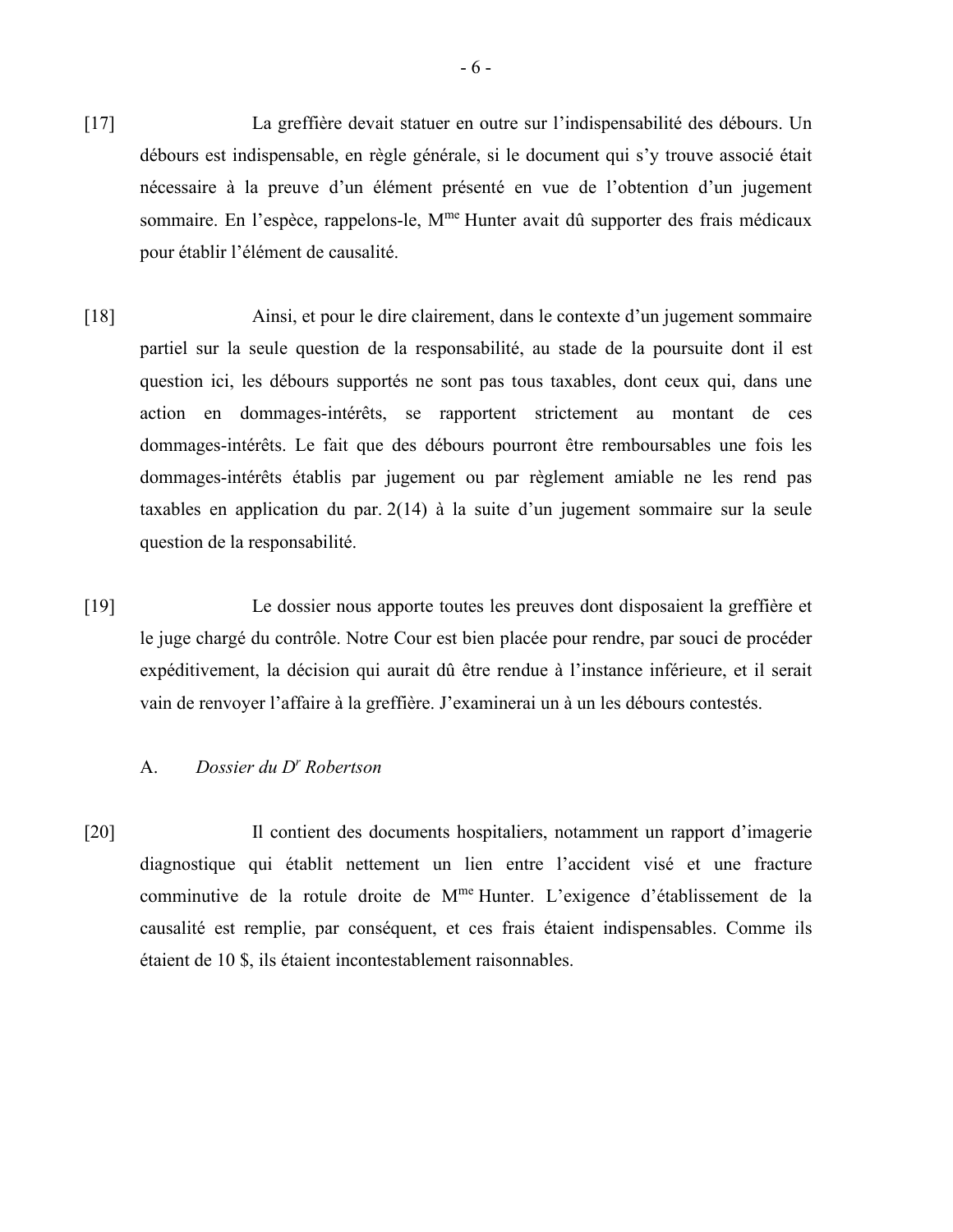B. *Dossier de Foundation Health*

[21] Il contient un rapport initial daté du 3 mai 2018, produit un an après l'accident, qui établit un lien entre l'accident et la douleur consécutive aux lésions subies. Encore une fois, l'exigence d'établissement de la causalité est remplie. Les frais de 2,75 \$ sont nettement raisonnables et ils étaient indispensables.

## C. *Rapport de Tara Webster du 28 septembre 2018*

- [22] Il y est question de l'accident dès la première phrase, puis du traitement des lésions qui en ont résulté. Le rapport est indicatif d'une causalité, donc, et il était indispensable. Son coût de 150 \$ est raisonnable.
	- D. *Rapport de Scott Andrechek du 10 janvier 2020*
- [23] Il traite des déficits observés chez M<sup>me</sup> Hunter comme de difficultés issues de l'accident et de l'opération chirurgicale subséquente, ce qui, encore une fois, tend à établir la causalité. Ce rapport était indispensable et, vu les frais de 100 \$, constitue un débours raisonnable.
	- E. *Évaluation des capacités fonctionnelles du 25 novembre 2019 établie par Lynn Moore*
- [24] Elle a suscité les débats les plus vifs devant les juridictions inférieures. Le premier paragraphe du rapport en définit à la fois l'objet et la portée : l'évaluation des capacités et des limitations fonctionnelles physiques. Bien qu'elle se reporte aux lésions subies lors de l'accident, l'évaluation a pour seule utilité d'apporter des indications qui concourront à établir l'aptitude de M<sup>me</sup> Hunter au travail ou à l'activité physique. Elle n'intéresse pas la causalité, mais les pertes futures, qu'elle analyse pour aider à l'établissement ultérieur du quantum des dommages-intérêts. Du fait qu'elle intéresse